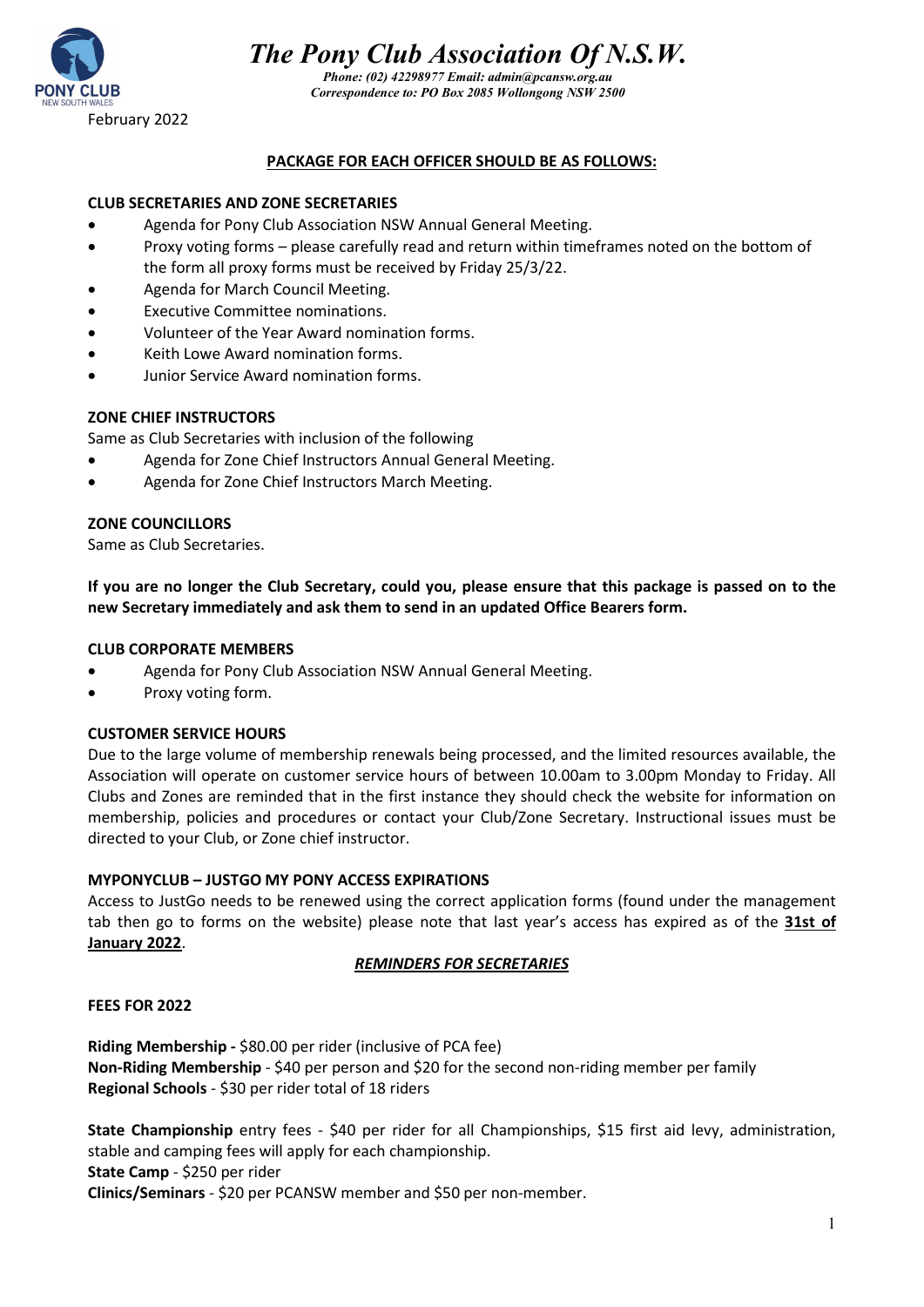

*Phone: (02) 42298977 Email: admin@pcansw.org.au Correspondence to: PO Box 2085 Wollongong NSW 2500*

ALL MEMBERS ARE REQUIRED TO COMPLETE A RISK WARNING FORM AT THE TIME OF JOINING OR RENEWING THEIR MEMBERSHIP EACH YEAR please note now that members renew online themselves directly, they do not need to complete a hard copy risk warning as this is now part of the online process. All members over the age of 18 must either submit a valid Working with Children Check registration number for verification or if exempt complete a Child Protection form available online <https://www.pcansw.org.au/policies/working-with-children-check> the completed forms are to be held by the club in a safe and secure place.

Please note, *date of birth details for all PCANSW members MUST now be provided*. See section on insurance below for details.

# **ACTIVE KIDS REBATE PROGRAM**

The NSW Government Office of Sport will again provide a rebate for 2022 through a voucher system to parents/guardians of school enrolled children. The \$100 voucher can be used for registration and participation costs for sport and fitness activities details of the rebate program can be found www/sportandrecreation.nsw.gov.au.

Most PCA NSW clubs have registered as Active Kids' providers which is great for our members, if your club has not as yet registered you can do so as an individual through Services NSW <https://www.service.nsw.gov.au/active-kids-program-and-service-nsw> or call 137 788 and ask for an Active Kids specialist to help you with the process.

You will have to answer several questions and provide a copy of our public liability confirmation of cover which can be obtained on the PCANSW website, under Management, then Insurance: <http://www.pcansw.org.au/management/insurance> . Riders will be able access new vouchers commencing 1st January 2022.

Did you know that there are Active Kids toolkits and logos that clubs can use to highlight that they are Active Kids providers contact Active Kids via email to access the logos etc[. branding@sport.nsw.gov.au](mailto:branding@sport.nsw.gov.au)

## *STATE CHAMPIONSHIPS*

# **2022 STATE MEETINGS, CAMP AND CHAMPIONSHIPS DATES**

| 9-14th January 2022   |
|-----------------------|
| 4-6 March 2022        |
| 28-29 March 2022      |
| 9-11 April 2022       |
| 19 April 2022         |
| 30 April - 1 May 2022 |
| 21-22 May 2022        |
| 9-10 July 2022        |
| 25-26 July 2022       |
| 24-25 September 2022  |
| 22-23 October 2022    |
| 28-29 November 2022   |
|                       |

## **ONLINE ENTRIES FOR STATE EVENTS**

State Entries will now be processed through the JustGo online system, so the first step for riders or parents is to ensure they have the log in details for their JustGo Club profile. The process for entering a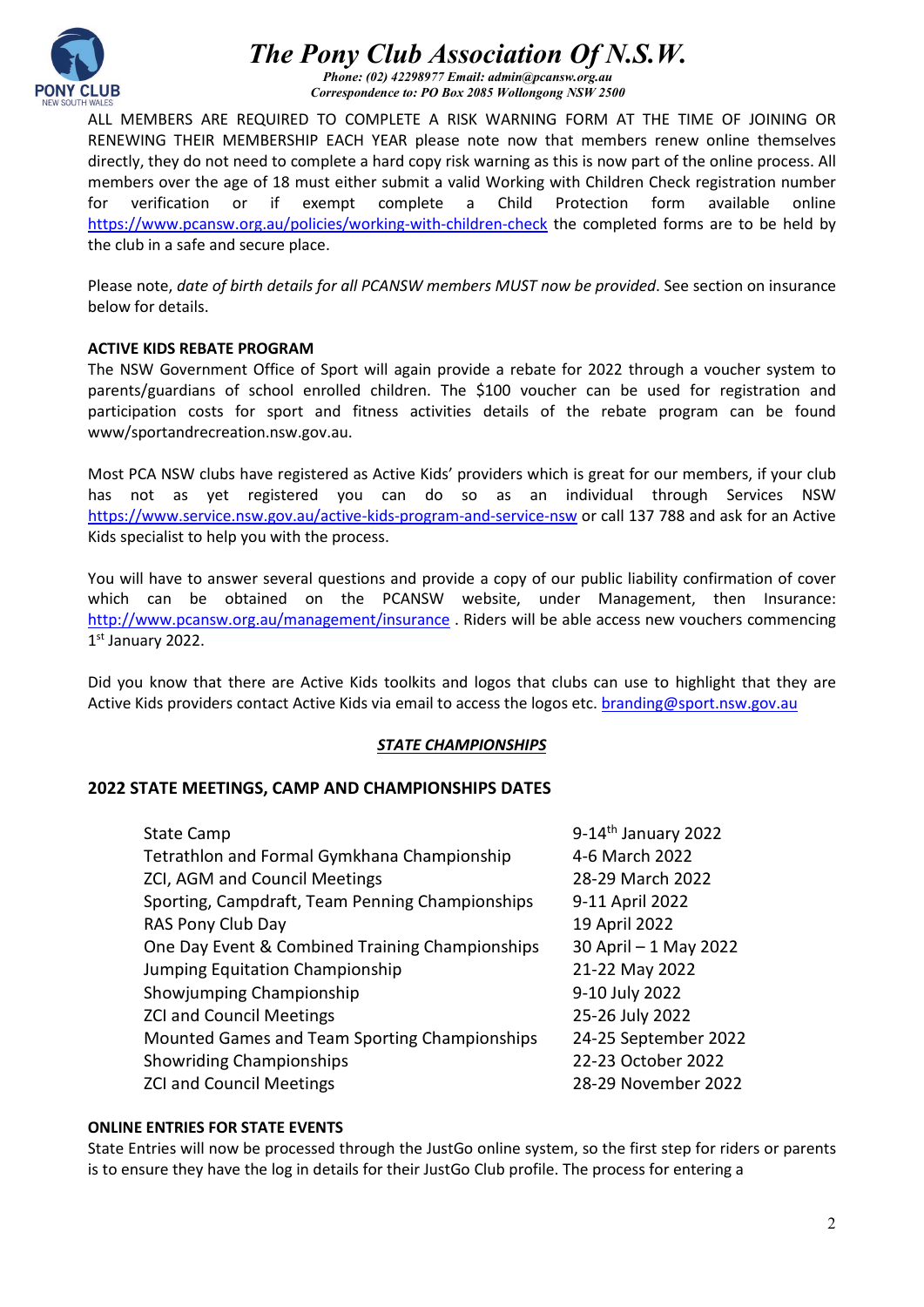

*Phone: (02) 42298977 Email: admin@pcansw.org.au Correspondence to: PO Box 2085 Wollongong NSW 2500*

State Events has put more responsibility back onto the riders; however, riders will still need to be verified by their Club Instructors and Secretary and Zone Chief Instructor. This will be a simple spreadsheet sent to the Zone after the close of entries (much the same as the summary emails that would be sent out previously). For a full overview on how to enter State Events, please see the document "Entering State Events Online" in the downloads section under Events – State and Interstate Events on the website.

#### **REMINDERS**

# **WORKING WITH CHILDREN CHECKS (WWCC)**

All clubs should now be compliant with the Working with Children Check regulations and registered as an 'employer/organisation' to verify their 'employees/volunteers'. A club's status must be reviewed every year and clubs need to complete a risk assessment on anyone 18 years and above to ensure that they are compliant with the Act, website for more details [www.pcansw.org.au.](http://www.pcansw.org.au/)

It is **illegal** to use a volunteer who has been deemed as needing a Working with Children Check that has not provided their Working with Children Check registration number and been verified unless they have been classified as exempt by their club/zone. Please ensure that records of all roles including their WWCC number of exemption status are held by the authorised persons within the club/zone as audits will be conducted.

It is also **illegal** to utilise a volunteer who has been banned under the Working with Children Check registration system, which is why it is so important for clubs to be registered as 'employers' and for clubs to verify members so that they can be contacted if a volunteer has been banned.

Clubs must also remember that their Child Safety obligations do not end with Working with Children Checks, clubs need to be mindful of having Child Safe policies and practices, Play by the Rules have some terrific online courses and resources for clubs please see their website for full details <https://www.playbytherules.net.au/>

## **CONFLICT RESOLUTION**

There are very clear and defined regulations regarding disputes within Pony Club (see the PCA NSW Handbook and Member Protection Policy). Clubs and Zones should appoint a Member Protection Information Officer (MPIO) to help members with any queries and information regarding rules, regulations, and advice on how to deal with complaints. In all cases conflict should be handled at the lowest level within Pony Club as possible i.e., the channel of communication should be **Member**  $\rightarrow$  **Club**  $\rightarrow$  **Zone**  $\rightarrow$  State, this is in accordance with the Australian Sports Commission guidelines.

Member Protection Policy (which the Association has adopted) conflicts or complaints may be dealt with informally or formally and all complaints should be dealt with promptly, seriously, sensitively, and confidentially.

All queries and or disputes should be referred in the first instance to the Club/Zone Secretary or President. Complaints should be handled in line with the Member Protection Policy and either referred to an outside mediator, contact Community Justice Centres <http://www.cjc.justice.nsw.gov.au/>or Voluntas <http://www.volunteering.com.au/voluntas/> for help and free mediation or if mediation is unsuitable a Disputes Tribunal Panel may be formed by contacting solicitors from the Australian & New Zealand Sports Law Association (ANZSLA) who list solicitors who are willing to participate on a panel usually pro bono, please see their website for detail[s http://anzsla.com/content/sports-tribunal-referral-list](http://anzsla.com/content/sports-tribunal-referral-list) 

All policies in relation to Codes of Behaviour and our Member Protection Policy as well as several other policies can be found on our web site under the Policies tab then go to the general policies. PCA NSW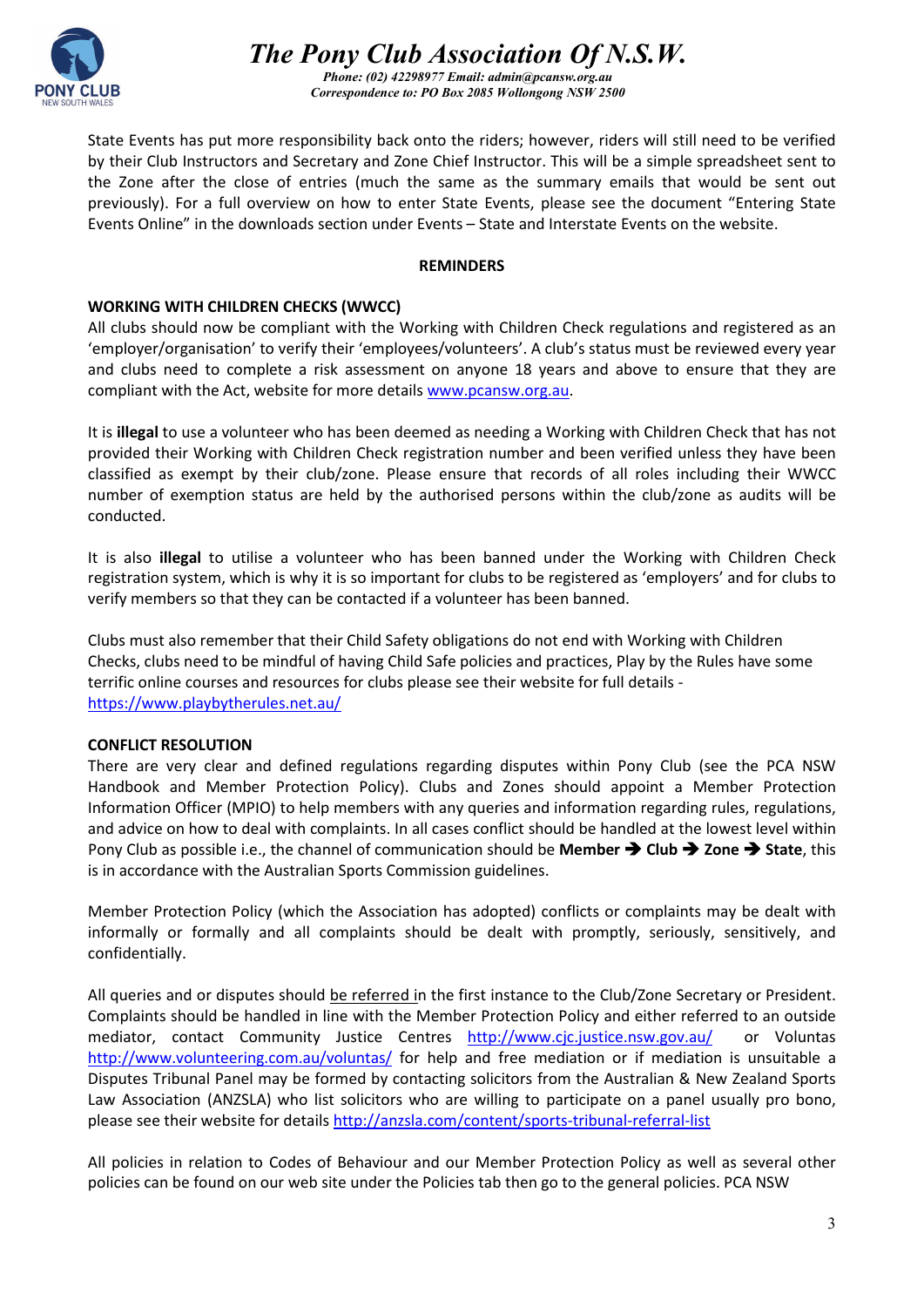

*The Pony Club Association Of N.S.W. Phone: (02) 42298977 Email: admin@pcansw.org.au Correspondence to: PO Box 2085 Wollongong NSW 2500*

follows the Australian Sports Commission and Communities of Sports and Recreation guidelines and the Association takes these matters seriously.

#### **ASSOCIATIONS POLICIES AND PROCEDURES**

All members are reminded that upon joining Pony Club Association NSW they accept the Associations, Constitution, By-laws, Code of Conduct, Membership Protection Policy and All other policies that the Association adopts from time to time. Any member who breaches any of the rules of Pony club including the Code of Conduct may face disciplinary action. Full details of these policies and procedures can be found on the Associations website under the policy tab.

Please remember that all Club, Zone and State Office Bearers are volunteers and should be always treated with respect. These volunteers take on positions to ensure that Pony Club continues as an organisation for your children and while they are open to feedback, members should always be considerate and treat others as they would like to be treated.

## **WORK HEALTH AND SAFETY ACT (WHS)**

As you would all be aware the Code of Practice 'Managing Risk When New and Inexperienced Riders or Handlers Interact with Horses in The Workplace' came into effect as of  $1<sup>st</sup>$  February 2017. The impact on Pony Club should be minimal as we were already using the Guide which was in effect prior to 1<sup>st</sup> February.

You can download the Code of Practice from either WorkSafe NSW or our website under the <http://www.pcansw.org.au/management/work-health-safety> tab.

*You may also like to check out the Risk Management tab for further information and example risk assessment documents and information. Don't forget to submit your yearly Safety Checklist to the office and send copies of your activity and events risk assessment documents to the office prior to each event. There ae all several other forms including - induction forms and horse and riders' assessments for new horses, which can be found on our website under the Risk Management tab.* 

All new members should be made aware of the Associations Rules (Blue Book), the Riding Handbook and other suitable reading materials such as Horse Safe – A Complete Guide to Equine Safety by Jane Myers available through <http://www.publish.csiro.au/pid/5130.htm>

As part of the Associations consultation process the State Office will continue to forward information to all members, Clubs and Zones, outlining Pony Club's responsibilities under the Work Health and Safety Act and if you have any queries, feedback, or ideas that you would like to share please do not hesitate to contact the state office.

To help Clubs and Zones ensure their compliance under the changes to the Act Pony Club Association NSW is offering FREE Administration Workshops to Zones – please see your Zone to organise an Administration Workshop.

#### **PONY CLUB RULES**

The Associations Handbook and all other policies are all available on our website [www.pcansw.org.au](http://www.pcansw.org.au/) please make sure that all members are aware of where to find these documents.

#### **PAID INSTRUCTORS AT PONY CLUB**

Zones and Clubs are reminded that only those instructors listed on the Paid Instructor Panel list are permitted to be paid for giving instruction at Pony Club. A list of the current PIP can be obtained from the state office or be found on the web site [www.pcansw.org.au](http://www.pcansw.org.au/) under the coaching tab.